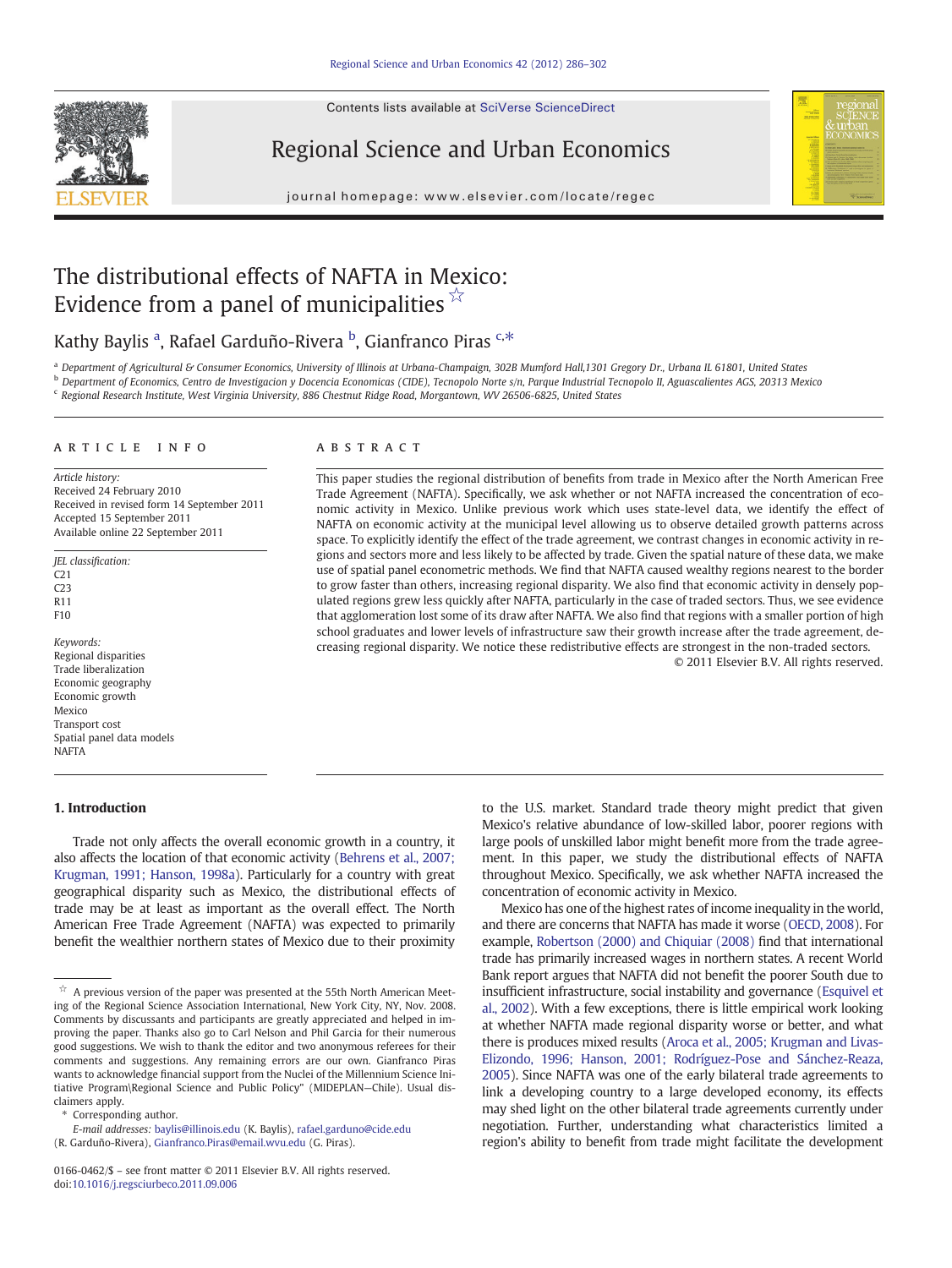of programs to give regions better access to the new export market, or, at a minimum, might allow for targeted compensation.

The few empirical studies that have explicitly analyzed the geographic effect of NAFTA on economic activity in Mexico are limited in that they use state-level data. State-level data mask the spatial distribution of economic activity and severely restrict the number of observations. We believe this paper offers the following four contributions. First, we use municipal panel data to identify the relationship between trade and regional patterns of growth. The use of spatial panel data increases the number of observations as well as our ability to observe geographic patterns. Second, by separating economic activity into traded and non-traded goods, we can better identify the specific effect of trade. Third, we include the latest economic census (2004) to observe longer-term effects of NAFTA. Last, we explicitly control for the spatial nature of our data, and use newly-developed spatial panel data methods ([Kapoor et al., 2007;](#page--1-0) [Piras, 2011](#page--1-0)).<sup>1</sup>

We find that NAFTA has increased the regional concentration of economic activity in Mexico. The output of regions near the border grows faster than those regions further from the United States after NAFTA, even when these border regions already had high levels of economic activity before the trade agreement. Second, we find that the benefits of NAFTA went disproportionately to less densely populated regions. This effect is particularly notable in the Mexico City region. Thus, within regions, we see some redistributive effects of NAFTA. Further, as might be predicted by a standard Heckscher-Ohlin model, we find that regions with lower rates of high-skilled labor benefit more from NAFTA. Similarly, regions with lower levels of infrastructure began to grow more quickly after NAFTA, implying a redistributive effect of these economic changes.

To determine whether we can truly attribute these changes to NAFTA as opposed to other temporal effects, we split the data by region and by sector. We observe that the traded sectors, manufacturing and wholesale/retail, are affected most strongly by the pull of the border after NAFTA. For the non-traded sector, services, we see a tendency to redistribute activity further away from the United States. Additionally, unlike the other sectors, we observe more economic growth in the service sector in those municipalities with lower literacy rates after NAFTA. While overall we find that growth of the Mexican economy decelerated after NAFTA, the traded sectors fared better in terms of economic levels and growth rates after the trade agreement than the non-traded sectors.

As expected, we find substantial spatial correlation in the level of municipal economic activity and their economic growth rates.

In the next section, we look at the regional distribution of economic activity before and after NAFTA. Next, we review the trade literature and New Economic Geography that suggest which factors might affect this distribution. A presentation of our empirical model follows along with a description of the estimation technique and data. Results and conclusions end the paper.

### 2. Regional distribution of economic activity in Mexico

Overall, Mexico has grown rich. Its \$1.578 trillion economy is the world's eleventh-largest, up from fifteenth place 15 years ago. Trade volume has nearly tripled since the NAFTA, from \$52 billion to \$161 billion in 2003, placing Mexico ahead of Britain, South Korea and Spain as a trading power ([Smith and Lindbland, 2003; Jordan](#page--1-0) [and Sullivan, 2003](#page--1-0)). Over the same time, the number of poor in Mexico has increased.<sup>2</sup> Over half (54%) of the Mexican population is poor, and this proportion is unchanged since the early 1980s. Given the increase in population from 70 to 100 million over the same period, 16 million more Mexicans are living in poverty than 20 years ago. More worrying, about 24 million people, nearly one in every four Mexicans, are classified as extremely poor and unable to afford adequate food ([Jordan and Sullivan, 2003](#page--1-0)). Income inequality and poverty levels in Mexico remain the highest across the OECD. These poverty and income inequality levels are one and a half times higher than in a typical OECD country and twice as high as in low-inequality countries, such as Denmark [\(OECD, 2008\)](#page--1-0). Furthermore, most of those who are extremely poor live in rural areas. As a result between 400 and 600 people a day are packing up and migrating to cities or to the United States ([Jordan and Sullivan, 2003\)](#page--1-0). The situation is even more dire for those families who are not easily mobile, and the increasing income disparity has arguably led to social unrest ([de](#page--1-0) [Palma, 1996](#page--1-0)).

Economic output varies sharply by region. Following [Chiquiar](#page--1-0) [\(2008\),](#page--1-0) we begin by dividing Mexico into 4 regions i) the Border Region, being states that border the United States; ii) the Center; iv) the capital (Mexico City and surroundings); and v) the South (see [Fig. 1\)](#page--1-0). [Fig. 2](#page--1-0) shows the Gross Value Added (GVA) in real pesos by region. In the first year, GVA in Mexico City is higher than in the other regions, with the border states and the south lagging behind. However, we see growth slowing in Mexico City after NAFTA, while other regions continue to expand.

The growth of GVA before and after NAFTA is illustrated in [Fig. 3.](#page--1-0) The map showing growth from 1980 to 85 (panel a) illustrates that a larger number of regionally-diverse municipalities grew more than 100% before NAFTA. By contrast, in 1998 to 2003, high growth is more concentrated in clusters along the US-Mexico Border (panel b). Some of the clusters that can be seen in the post-NAFTA map are Chihuahua, Saltillo, and Monterrey. One can clearly identify the areas of low growth in the south and more rapid growth in the north. Note that these maps also indicate that growth is by no means homogenous within a state. Therefore, considering these data by municipality allows us to more accurately discern the patterns of economic activity.

### 3. The location of economic activity after trade

In this paper, we ask: What is the distributional effect of NAFTA on Mexico? In particular, we are interested in whether NAFTA afforded poor regions economic opportunities, or whether the benefits are concentrated in those regions where economic growth was already robust. First, we review what standard trade theory may imply for regional distribution of gains from trade. Second, we review the New Economic Geography (NEG), and its predictions about the location of economic activity, particularly after trade. We then use these theories to develop several hypotheses about how NAFTA may have changed the location of economic activity in Mexico.

### 3.1. Standard trade theory

Standard trade theory can be used to predict which groups may benefit from trade. As long as inputs are not completely mobile across regions, those regions with a greater endowment of inputs used in export production will presumably gain more from trade than those regions who are endowed with inputs that most efficiently produce import-substituting products. The standard Hecksher–Ohlin–Samuleson (H–O–S) model predicts that if Mexico has an abundant supply of unskilled labor relative to its trading partners, the United States and Canada, then it will export goods that are 'unskilled-labor intensive'. The Stopler Samuleson theorem would further predict that as the relative price of 'unskilled-labor intensive' goods increases in Mexico, unskilled labor in Mexico will benefit from higher wages resulting from this increase in demand for their services. This

 $1$  See [Baltagi et al. \(2007\)](#page--1-0) for a similar application to FDI.

<sup>&</sup>lt;sup>2</sup> [Jordan and Sullivan \(2003\)](#page--1-0) define poor as those individuals unable to meet basic needs.